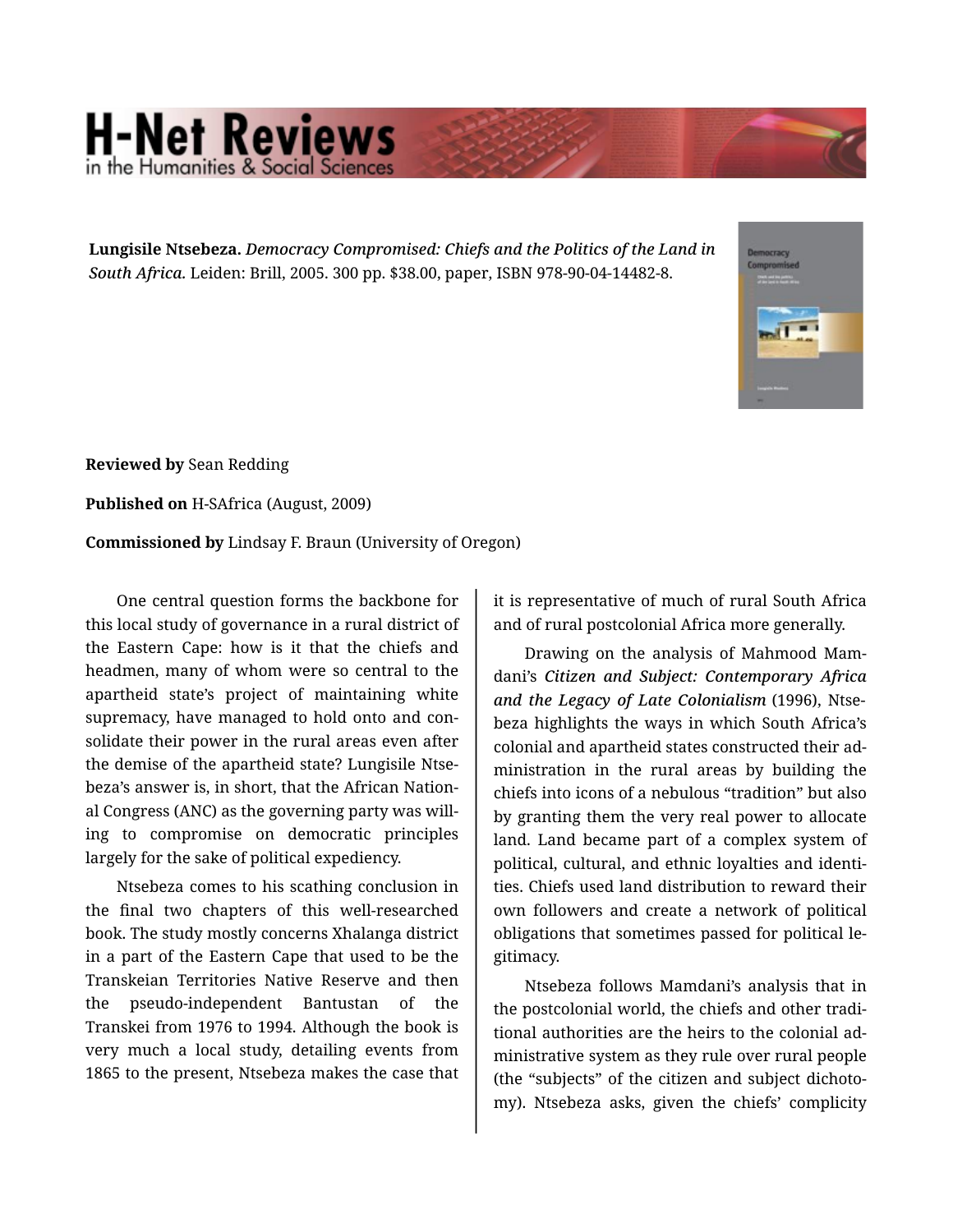with apartheid administration, why did the ANC endorse these traditional rulers post-1994? As it took power, the ANC expressed the opinion that the chiefs' positions were straight out of the pre‐ colonial past and had traditional legitimacy, and yet most in the ANC knew that that was not the case. They knew that these rulers and their ad‐ ministrations had been created by first the colo‐ nial state (working from a precolonial template) and then refined and retooled by the apartheid state in its push to create African homelands with "legitimate" political leaders. The chiefs and Trib‐ al Authorities thus created were authoritarian and deeply undemocratic, as well as often cor‐ rupt, and yet they have survived into the postapartheid era.

The first several chapters of the book look at the historical reconstruction of chieftainship in the period up to the creation of Bantu (or Tribal) Authorities in the 1950s. Ntsebeza makes clear that the precolonial relationship between chiefs and their subjects was fluid. When individual African chiefdoms or states came under colonial control, the relations of power became less fluid and the chiefs found their authority profoundly changed. Even though early magistrates and colo‐ nial policies were disdainful of both chiefs and their followers, the Glen Grey Act of 1894 (creat‐ ing separate political institutions for rural Africans in the Cape Colony) and subsequent seg‐ regationist legislation rendered the chiefs neces‐ sary to the maintenance of an effective system of administration in the rural areas. Essentially these policies were intended to re-tribalize Africans, and these tribes would then be governed by chiefs; whites could then exclude Africans from the politics of "white" South Africa. Ntsebeza notes the irony here that it was "red" or "tradi‐ tional" chiefs who became the pillars of support for the colonial state in the rural areas, while Africans from a "school" background (often Chris‐ tian converts) were increasingly seen by white ad‐ ministrators as politically demanding and there‐ fore undesirable.

In his chapters on the 1950s and 1960s, Ntse‐ beza describes in detail how white officials groomed Chief K. D. Matanzima to hold power in the apartheid system. Matanzima was a reliable ally for the apartheid state in the 1950s and he was adept at fanning the flames of ethnic divisive‐ ness if he thought it would work to his advantage. But by allying with the apartheid state, Matanzi‐ ma was strongly connected in people's minds with the much-hated betterment schemes and rehabili‐ tation measures that the state was forcing on the rural population at the time. Resistance to these measures by the late 1950s and early 1960s be‐ came more organized and militant, and included the burning of huts of government headmen and attacks on officials. Landholders led the resis‐ tance, reacting both to a declining economy and to state interference with their land rights, with youth and women playing only minor roles. State reaction in the form of police and paramilitary ac‐ tions was often brutal and ultimately suppressed the resistance at least until the 1980s. The quelling of the violence left the state with an opening to turn the Transkei into the showpiece of the Ban‐ tustan system, granting it a highly compromised form of independence in 1976, with Matanzima elected (in a sham election) to lead it. Matanzima was every inch a decentralized despot in Mam‐ dani's sense. His real governing authority came from Pretoria and his real job was to suppress dis‐ sent, but at the same time he was supposed to play the (largely fictional) role of a democratically elected leader of a nation-state.

Ntsebeza, born in the Xhalanga district, lived there in the 1980s because he was legally restrict‐ ed to the district by the apartheid state acting in concert with the Transkeian regime. His sources for the chapters on resistance in the 1980s and 1990s include interviews, life histories, and partic‐ ipant observation. In discussing this period, he examines how the ANC took over the role of political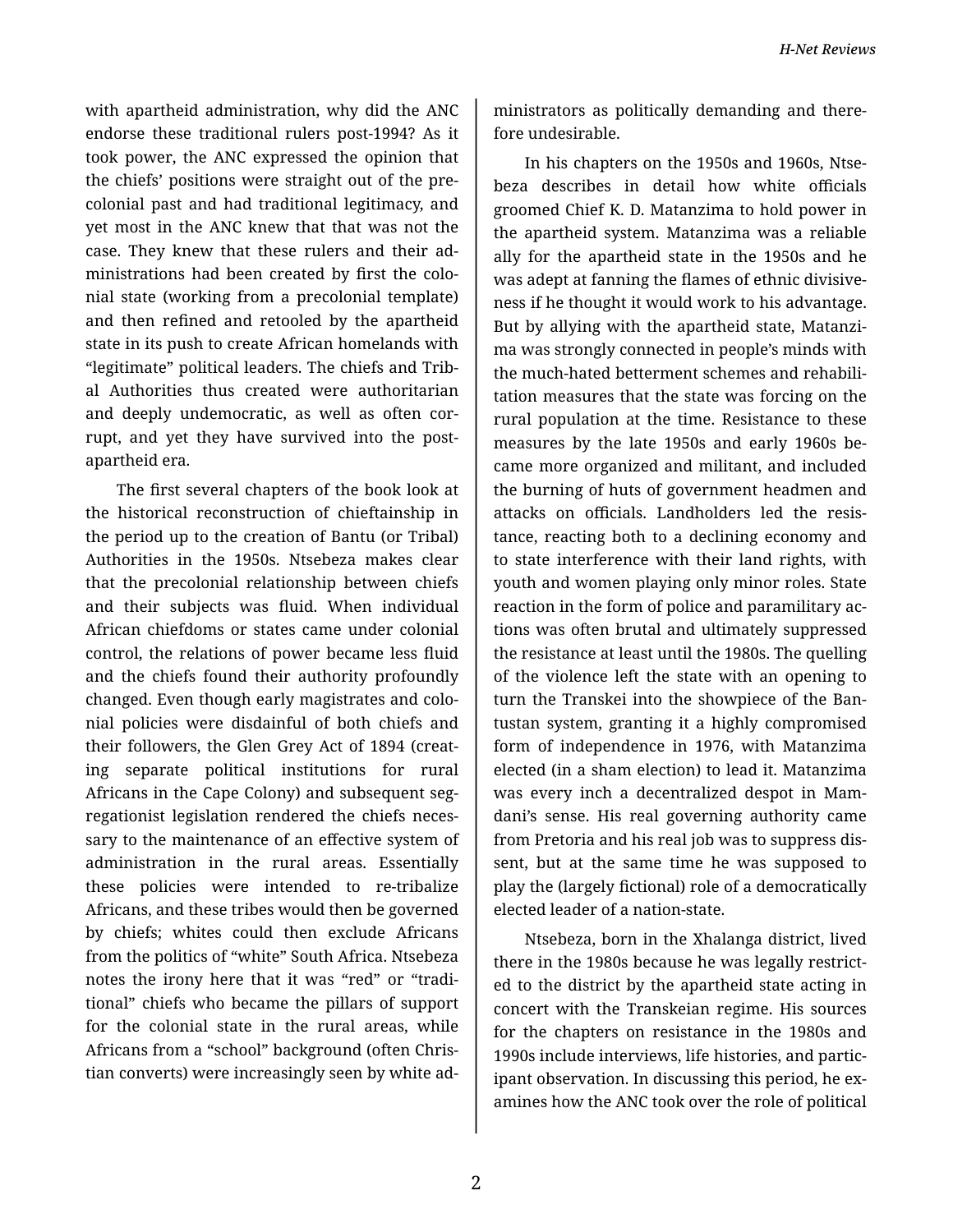ally to the chiefs, and he determines that the ANC's position resulted primarily from its rela‐ tively weak support in rural areas. Most of the re‐ sistance in Xhalanga at the time was driven by lo‐ cal issues and led by local youth and some profes‐ sional women who expressed solidarity with the larger struggle, but who had few real ties to either the ANC or the United Democratic Front (UDF).

In the late 1980s and early 1990s, ANC leaders at the national level felt they had to join hands with the newly formed CONTRALESA (Congress of Traditional Leaders of South Africa), stating that the new organization was "continuing the heroic role of the chiefs who were part of the ANC" (p. 264). Jacob Zuma, in particular, feared that trying to abolish chiefs would create new problems and divide anti-apartheid forces rather than unite them. Moreover, by the late 1980s, both the ANC and the UDF were a bit afraid of being too sup‐ portive of the rebellious youth in rural areas be‐ cause of fears that the youth were alienating oth‐ er supporters with their tactics. By the early 1990s, the unbanned ANC, acting as a political party, hoped that by backing traditional authori‐ ties it might conciliate some Inkatha/IFP (Inkatha Freedom Party) supporters and forestall any se‐ cession of KwaZulu-Natal. Once established as the ruling party, the ANC continued to support the ad‐ ministration of rural areas by chiefs as a matter of political and bureaucratic expediency. Ntsebeza states, "Despite their despotic role as an extended arm of the apartheid regime, traditional authori‐ ties have not only won recognition in the South African Constitution, but have had their lease of life in land administration extended. The latter has been made possible by the promulgation of the Traditional Leadership and Governance Framework and Communal Land Rights Acts. The former law creates traditional councils which are dominated by traditional authorities and their ap‐ pointees, while the Communal Land Rights Act gives these structures unprecedented powers in land administration" (p. 294). Thus the ANC has invested the traditional authorities with the right

to control the most valuable resource in the rural areas--land.

Ntsebeza makes a compelling case that the post-apartheid history of South Africa shares a great deal with the postcolonial histories of other African states. In the particular case of Xhalanga, he demonstrates that the ANC government, similar to the preceding colonial and apartheid states, has come to rely on the creaky, corrupt, and cor‐ rupting institution of chiefs and other "traditional authorities" for day-to-day governing. The flesh and blood chiefs of the recent past were neither democrats nor benign paternalists; the reinvest‐ ment of chiefs with governmental authority by the ANC smacks of a post-apartheid version of In‐ direct Rule. Although South Africa's rural inhabi‐ tants have some of the political rights of citizens, Ntsebeza's conclusion that their daily lives are ad‐ ministered from above as subjects shows one of the more enduring legacies of colonialism and apartheid. It is reminiscent of Colin Bundy's criti‐ cism of the Truth and Reconciliation Commis‐ sion--that its mandate did not address (or redress) the "bureaucratic terrorism" that established and policed the contours of people's daily lives under apartheid ("The Beast of the Past: History and the TRC," in Wilmot James and Linda van de Vijver's edited collection *After the TRC* [2001]). The details of *Democracy Compromised* focus on a small re‐ gion of South Africa but its analysis has a much wider resonance.

Princeton: Princeton University Press,

- C S - - was

-